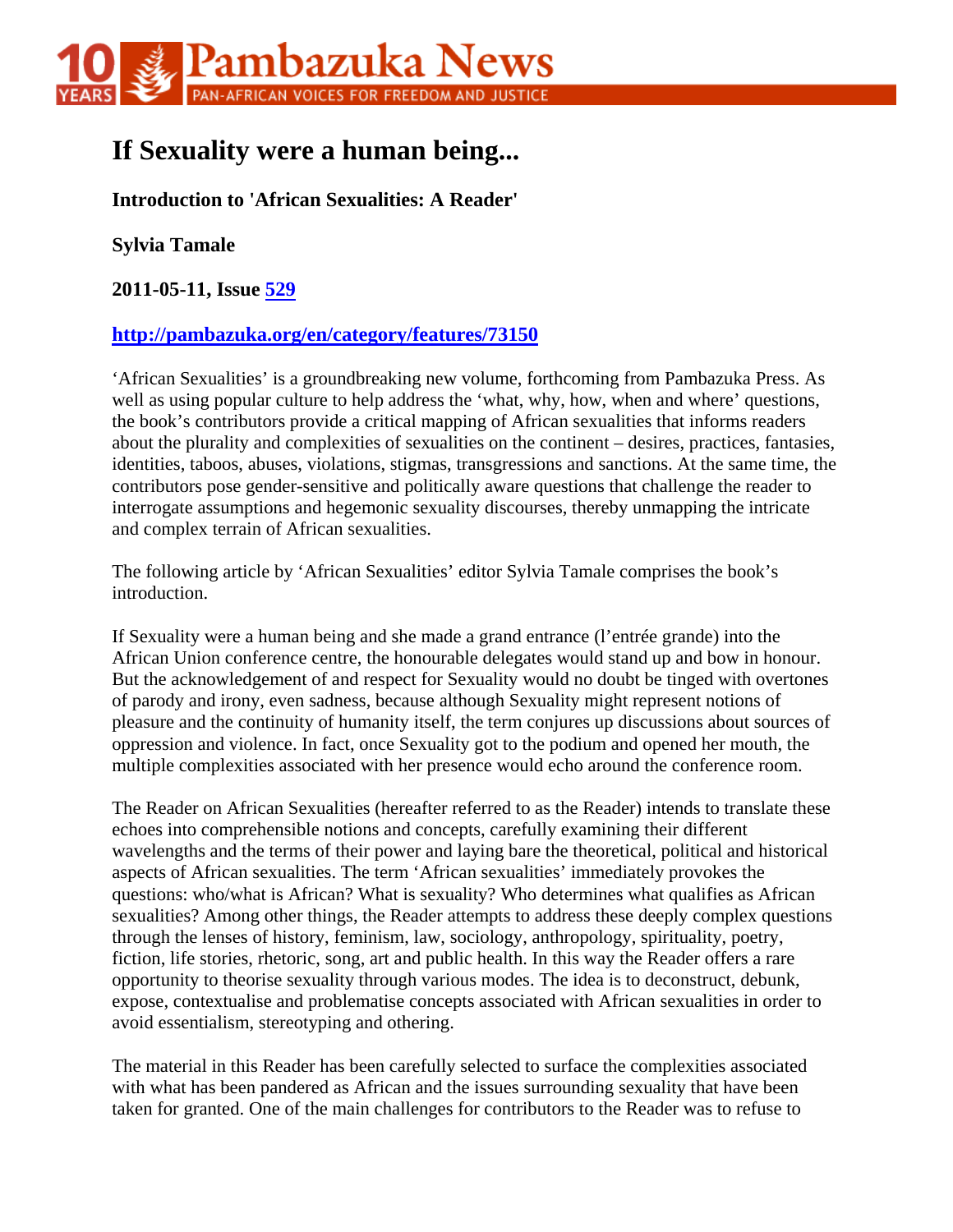perpetuate colonial reification of 'African' as a homogenous entity. Hence, the title's reference to African sexualities is not because we are unaware of the richness and diversity of African peoples' heritage and experiences. Jane Bennett's essay in Chapter 6 addresses this issue at great length.

Any reference to the term 'African' in this volume is used advisedly to highlight those aspects of cultural ideology – the ethos of community, solidarity and ubuntu[1] – that are widely shared among the vast majority of people within the geographical entity baptised 'Africa' by the colonial map-makers. More importantly, the term is used politically to call attention to some of the commonalities and shared historical legacies inscribed in cultures and sexualities within the region by forces such as colonialism, capitalism, imperialism, globalisation and fundamentalism. Even as these commonalities are proposed, however, readers will find them challenged.

Although diverse forces interrupted the shape of sexualities on the continent – redefining notions of morality, for example, and 'freezing' them into social and political spaces through both penal codification and complex alliances with political and religious authority – differences among continental spaces meant that such interruptions had diverse effects. Such forces further attempted to standardise global ideas about African sexualities, often erasing questions of diversities and complexities of sexual relations. As the material in Part 1 reveals, however, colonial methods of researching, theorising and engaging in sexualities in Africa left indelible and significant imprints on people's sexual lives.

This, however, is not to suggest that the continent became a hostage of its late colonial history. As the materials in this Reader clearly show, the continent is currently replete with vibrant movements, some seeking to reinforce sexual hegemonic powers and others challenging, subverting and resisting imposed modes of identity, morality and behaviour patterns. Some of the subversions have deep roots – Parts 2 and 3, titled 'Sexuality, power and politics' and 'Mapping sexual representations and practices of identity', respectively, offer expansions of these issues and excavate the political origins and social consequences of the politics of sexualities in Africa.

We speak of sexualities in the plural in recognition of the complex structures within which sexuality is constructed and in recognition of its pluralist articulations. The notion of a homogeneous, unchanging sexuality for all Africans is out of touch not only with the realities of lives, experiences, identities and relationships but also with current activism and scholarship. Ideas about and experiences of African sexualities are shaped and defined by issues such as colonialism, globalisation, patriarchy, gender, class, religion, age, law and culture. Because these phenomena are at play elsewhere in the world, and because of the various historical links that connect Africa to the rest of humankind, some theoretical and conceptual approaches that have informed sexualities studies elsewhere have relevance to the way writers think through questions of African sexualities.

Sexualities are often thought of as closely related to one of the most critical of biological processes, namely reproduction. But contemporary scholarship understands sexualities as socially constructed, in profound and troubling engagement with the biological, and therefore as heavily influenced by, and implicated within, social, cultural, political and economic forces. The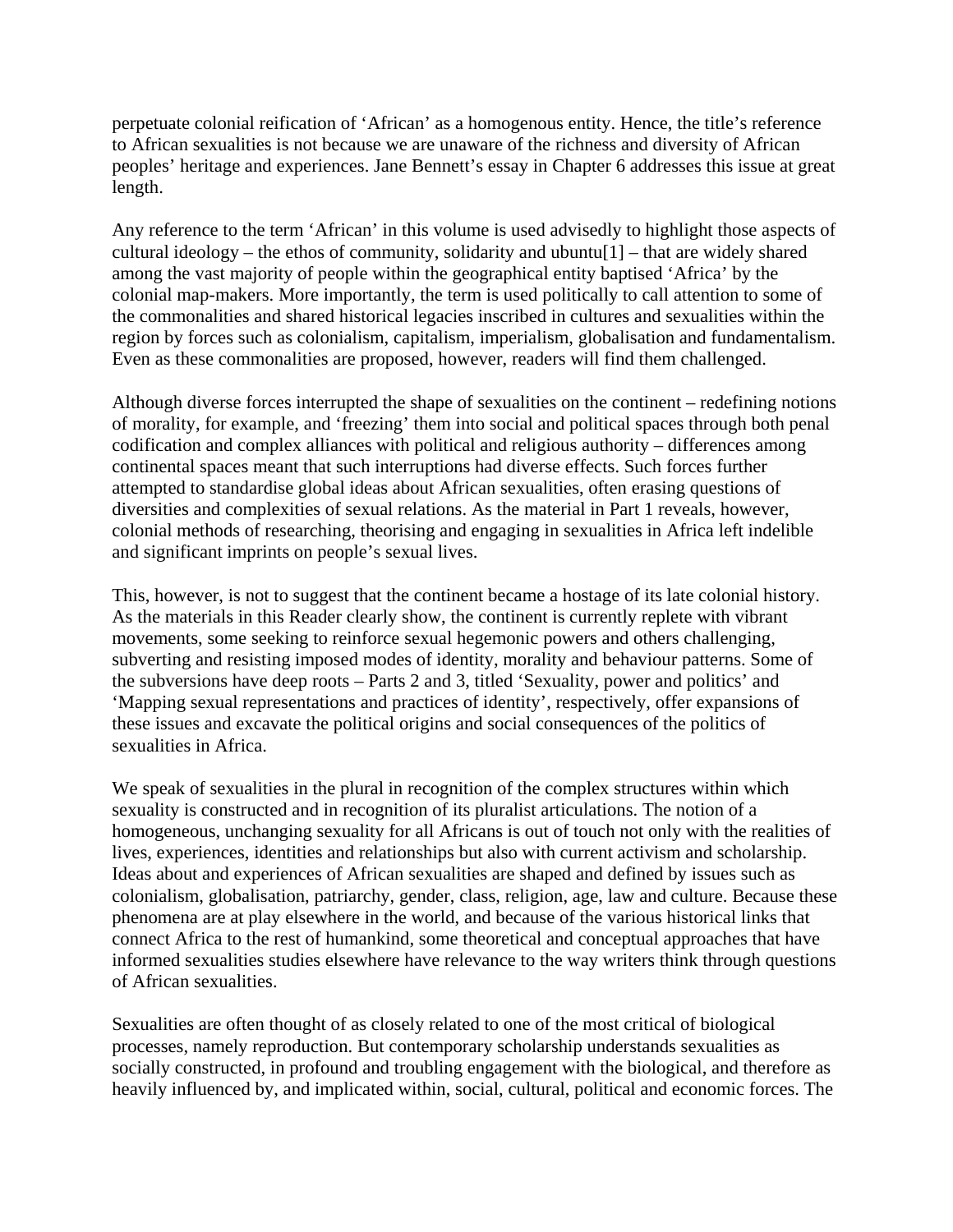study of sexualities therefore offers unending lessons about pleasure, creativity, subversion, violence, oppression and living. Attempts to define the term sexuality often end in frustration, and become in themselves exercises about writers' own orientations, prioritisations and passions. As Oliver Phillips reminds us:

'Sexuality can be defined by referring to a wide range of anatomical acts and physical behaviour involving one, two or more people. We can relate it to emotional expressions of love, intimacy and desire that can take an infinite variety of forms. Or it can be implicated in the reproduction of social structures and markers through rules and regulations that permit or prohibit specific relations and/or acts. In the end, it emerges that these definitions are far from exhaustive. None of them are adequate on their own but that when considered all together they reflect the multiple ways that sexuality is manifest and impacts on our lives, and that above all; these definitions all consistently involve relations of power.' (Phillips 2011: 285)

It is this question of power to which the materials in this Reader return time and again.

As a continent, Africa has made significant progress in creating the space at policy level for discussion of sexual and reproductive health and rights. Since the International Conference on Population and Development held in Cairo, Egypt in 1994, the African Union has adopted the Protocol on the Rights of Women in Africa (Maputo Protocol),[2] the Plan of Action on Sexual and Reproductive Health and Rights (Maputo Plan of Action),[3] and the Campaign on Accelerated Reduction of Maternal Mortality in Africa (CARMMA).[4] These continent-wide efforts have boosted the possibility of creating national policies on a wide variety of issues including gender-based violence, access to reproductive healthcare and a focus on sexualities education, among others.

Although these policies are numerous, missing are the theoretical and practical sparks to ignite the commitment required from both state and non-state actors to implement them. Moreover, studies have revealed the direct link between the delivery of sexual and reproductive health services and sustainable development (UN Millenium Project 2006). Part 5 of this volume addresses the latter, with the opening essay by Beth Maina Ahlberg and Asli Kulane clearly framing the link between sexual and reproductive rights and issues of development.

The law turns sexualities into a space through which instruments of state control and dominance can be deployed. For example, the criminal legal system in most African states attempts to regulate how, when and with whom we can have consensual sex. The offences of prostitution, abortion and adultery clearly curtail both women's and men's sexual autonomy (although as the Reader material suggests, it is women's autonomy that is most severely under threat), and the criminalisation of homosexuality affects both men and women who do not conform to the dominant ideology of heterosexuality. The material in Part 6, titled 'Sex and masculinities', demonstrates this very well.

Western scholars have thus far conducted the bulk of studies on sexualities and a big chunk of what has been published on the African continent emanates from South Africa.[5] This phenomenon has more to do with geopolitical power differentials than academic superiority. The dominance of Western theories and perspectives on sexuality studies and the fact that the main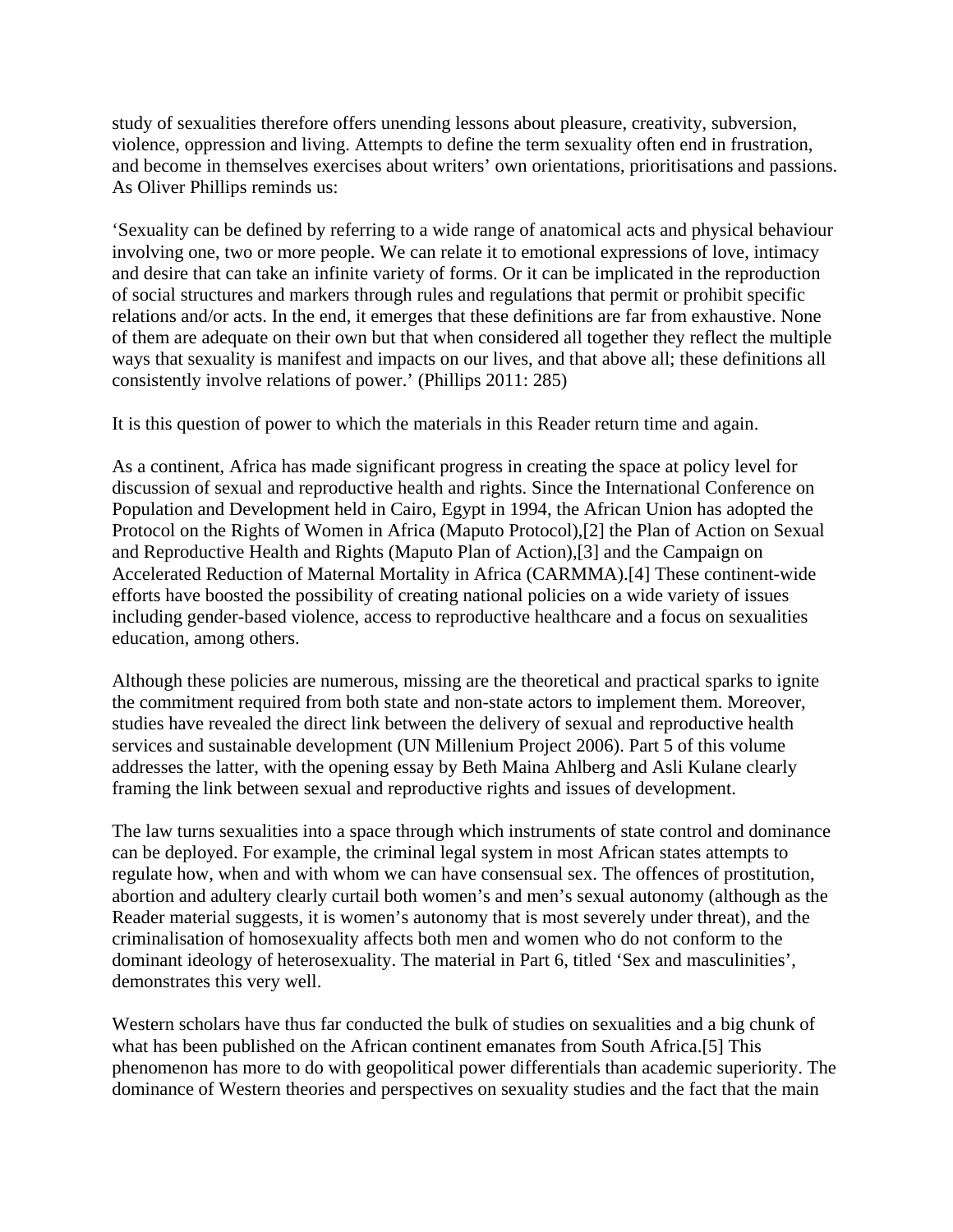languages of academia are colonial have serious implications for rapidly growing sexualities scholarship on the continent. African feminists and other change agents are well aware of the dangers associated with the uncritical application of Western theories to non-Western contexts (Adomako Ampofo and Arnfred 2010). They constantly struggle to overcome the limitations and encumbrances that come with creating and disseminating cultural-specific knowledge in a foreign colonial language. They understand the capacity of language to confer power through naming and conveying meaning and nuance to sexuality concepts. Concepts such as silence, restraint, choice, gay, lesbian, coming out and drag queen, for example, all carry specific social meanings steeped in Western ideology and traditions.

It is worth reiterating the point made earlier: as researchers and theorists of sexualities we must always take great care not to fall into the homogenising trap. One of the salient points made by various authors in this volume is to avoid homogenising and essentialising people's sexualities (whether Africans, Europeans, Asians, Middle Eastern or Hispanics).

Although many writers often hold romanticised notions of pre-colonial African sexualities as having been unrestricted and unbridled, the facts are quite different. As in all social organisations, African societies historically involved the organisation of gender, sexuality and reproduction – the diverse shapes, fluidities, the visible and invisible, the spiritual and the political and economic dynamics of those societies – which resulted in certain restraints.

For instance, almost all societies on the continent would have treated sexual interaction with a child or between parent and offspring as abominations. Part 8 is titled 'Sexuality, spirituality and the supernatural', and provides a glimpse of some of the complexities that pervade African sexualities in light of traditional beliefs and practices.

In the context of a resurgence of cultural, religious and economic fundamentalist movements, feminists and gender activists on the continent have forged global alliances in the struggle for women's bodily integrity and sexual autonomy. After all, patterns of control seen in sexual and gender-based violence, marital rape, sex trafficking, teenage pregnancies, women's sexual pleasure and so forth bear no national, religious or cultural stamp. But as feminists across the continents increase their global political activism for women's reproductive health and sexual rights, so do they have to account more carefully for the differentials in culture and history.

So, although it is important to pay attention to the intersections among nations regarding gender inequality, it is crucial that the strategies employed by African feminists be informed by the lived experiences of women and men on the continent and the specificities of what they hold as their culture, taking into account that there is not always agreement among people in the same locale about the nuances and meanings of culture. Part 7, titled 'Who's having sex and who's not?', surfaces some of the most common stereotypes and prejudices about sexualities and the lived experiences of marginal groups in our societies.

Debates on sexual inequality represent the most fundamental challenge to struggles for global democracy. One of the biggest challenges of our times is how to confront the complexities of intersecting oppressions so that people identified as sexual minorities, for example sex workers, lesbians, gays, transgendered, intersexed, rape survivors and people living with HIV/AIDS, are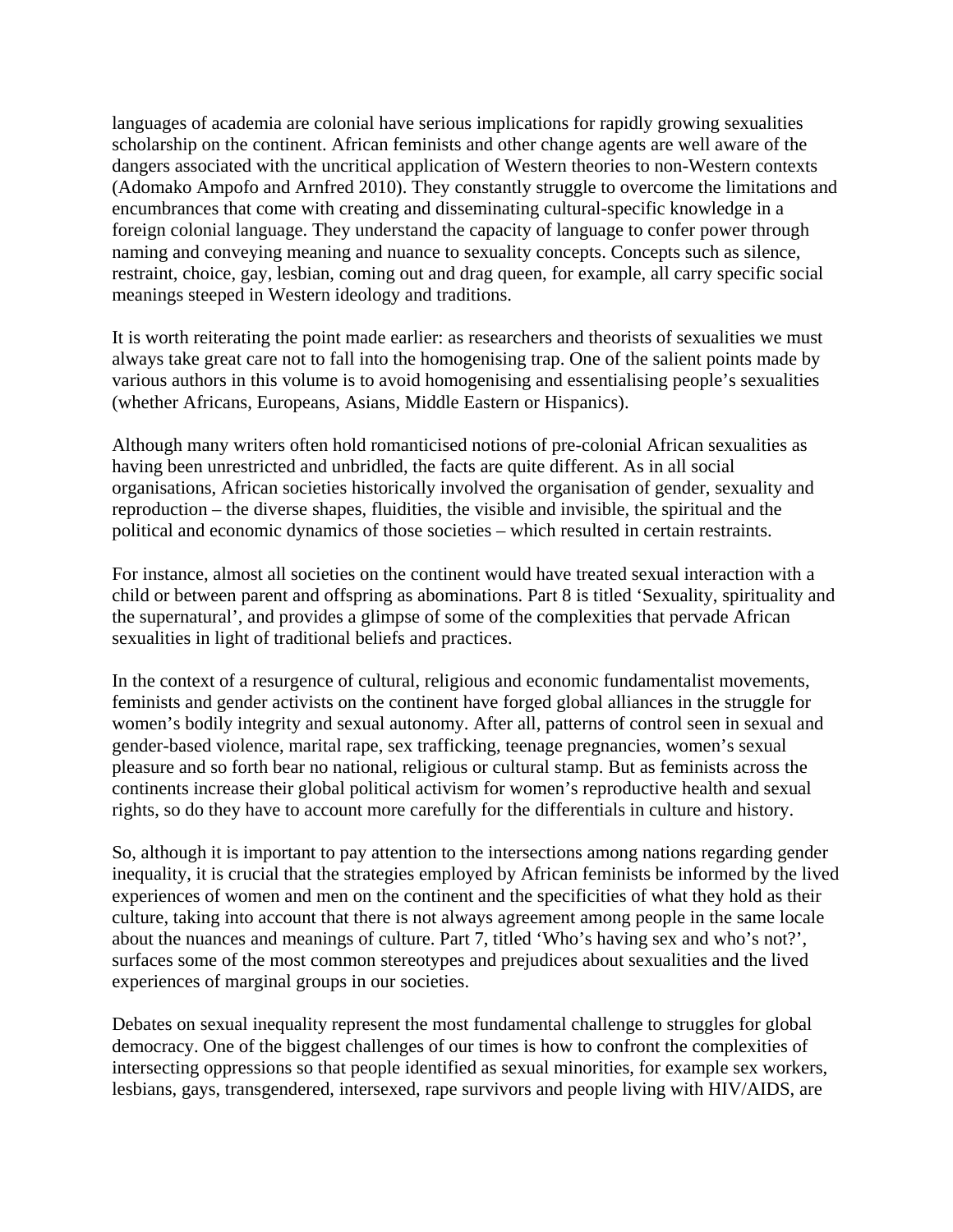able to stand with full status on the same podium such as those representing groups fighting dictatorships, corruption, social injustice, insecurity, discrimination against women, or people with disabilities. There are of course sexual minorities within each of these groups and often implicit among groups are concerns about sexualities. Until we close the gap between different voices demanding justice and equality, embracing the infinite possibilities of our sexual, social, economic and political beings, the African renaissance or the transformation that we are striving for will forever remain a mirage.

One important way of closing these gaps is by raising awareness through formal and informal education on sexualities. Part 9, titled 'Pedagogical approaches', demonstrates how this can be done in creative and effective ways.

### HOW TO USE THIS READER

The key objective of this Reader is to amplify the voices of Africans on the topic of sexualities. This is achieved through a critical mapping and unmapping of African sexualities.

The process of mapping is meant to inform readers about the plurality and complexities of African sexualities, including desires, practices, presentations, fantasies, identities, taboos, abuses, violations, stigmas, transgressions and sanctions. At the same time, it poses questions that challenge the reader to interrogate assumptions and hegemonic sexuality discourses, thereby unmapping the intricate and complex terrain of African sexualities. How is sexuality linked to gender and subordination? What is the 'Africanness' in sexualities? How has history shaped African sexualities? What explicit and implicit diversities exist within sexuality?

The Reader exposes the hidden or subtle lines that link the various aspects of our lives and sexualities. Such exposure facilitates our understanding of the negative and positive factors associated with the complex phenomenon of sexuality, including how it is instrumentalised, commodified and politicised, as well as its reproductive, pleasurable and empowering aspects.

Generally speaking, by the time we grow into adults many of us have done a great deal of learning, most of it rote (uncritical). Mechanical learning (cram, cram, cram, drill, drill, drill) is the norm for most of us as we move along the conveyor belt of examinations in post-colonial African education systems. The informal cultural systems of education that largely emphasise children's unquestioning obedience to adults do not help either. Both formal and informal education in the main promote learning in dualisms and absolute truths, such as right and wrong, good and bad, moral and immoral, inclusion and exclusion and male and female. These do little to foster reflective and critical thinking.

The end result is that our learning processes grossly neglect to instruct us in the important concept of unlearning. Without this skill, it is extremely difficult for us to think critically and to question unjust frameworks or challenge the established order. Most of us passively absorb the assumptions and perspectives of the dominant view and many of us have a visceral negative reaction to the concept of sexuality. Unlearning literally requires us to discard our old eyes and acquire a new set with which to see the world. It requires us to jettison assumptions and prejudices that are so deep-seated and internalised that they have become normal and appear to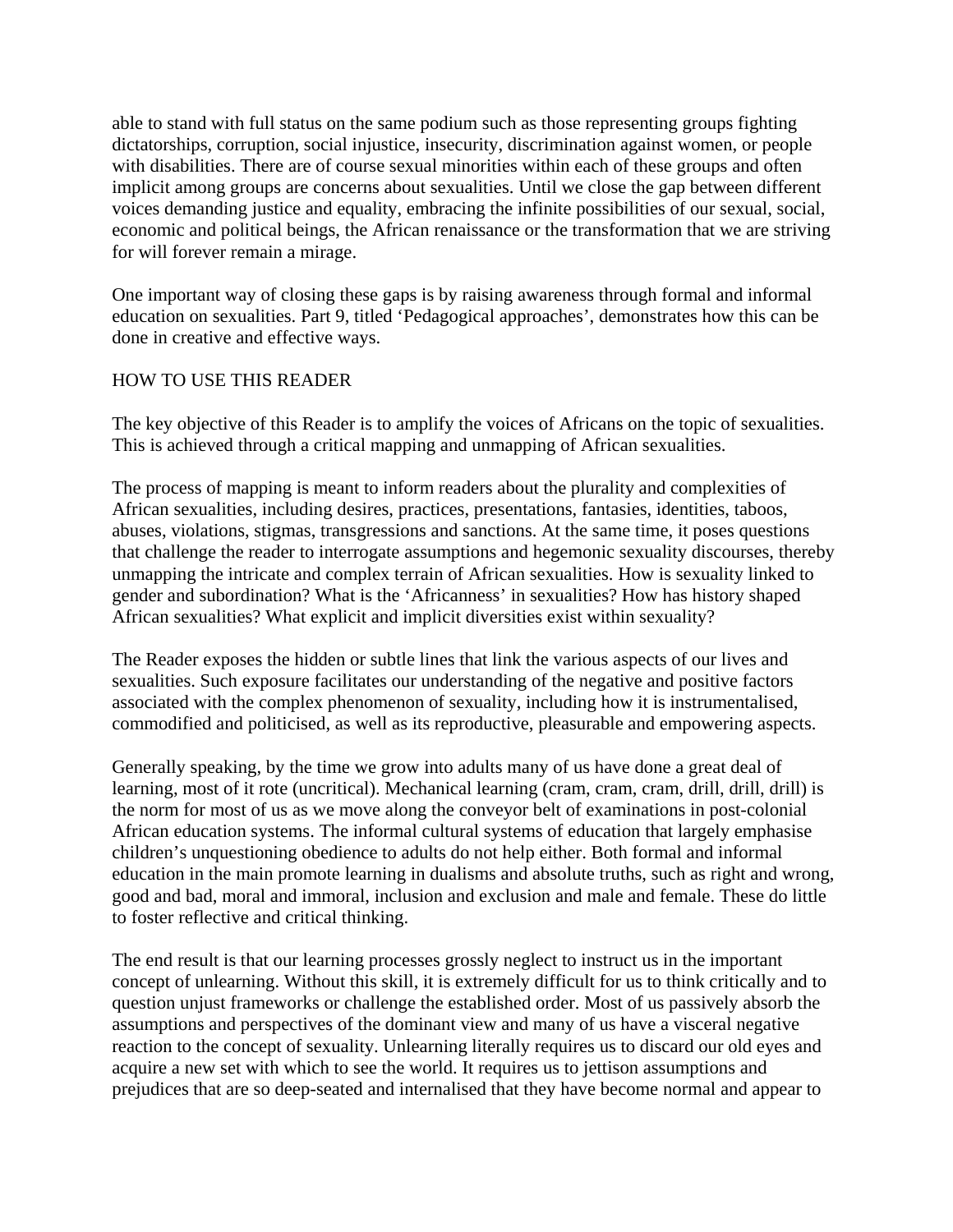be natural.

The critical process of transformative learning requires us to apply our intellect, unlearn deeply entrenched behaviour patterns and beliefs and relearn new ones. It requires us to acquire the vital skills to critically analyse internalised oppression and complicity with patriarchy and capitalism. It further requires us to step out of our familiar comfort zones and enter the world of discomfort and anxiety associated with change. Such processes, which call for a reorganisation of the old, are always fraught with difficulty, disequilibrium and stress.

This Reader on African Sexualities calls on us to do exactly that. It challenges us to confront issues that society has clothed in taboos, inhibitions and silences, to unclothe them, quiz them and give them voice. It certainly requires us to unlearn and relearn many things that we take for granted about sexualities and may well leave us confused, shocked, offended, embarrassed, scared and even a little excited. Many of us, for instance, will be baffled by the fact that issues of sexuality and desire, which are viewed as apolitical and private, are in fact steeped in politics and power relations. But such realisations are part of transformational learning and are reflections of our intellectual and political growth and our personal development.

To get maximum benefit from this Reader we need to pry our minds open to fresh ideas, absorb new knowledge and apply our intellect, knowledge and experience to develop a critical analysis of the issue at hand. Opening our minds means to accept differences, to see the world through the eyes of others, to open our ears to diverse viewpoints and to venture beyond our familiar horizons. To appreciate the Reader we have to tap deep into our inner resources of respect, empathy, tolerance, self-reflexivity and courage. We have to let our minds drift beyond the box, to see with our hands, hear with our skin and taste with our mind's eye.

The Reader is divided into nine thematic parts, each containing essays that introduce the reader to the main concepts as well as key issues and debates in the area, thus providing a solid framework for analysis, review of knowledge and transformative action. There is an inevitable overlap of issues across the parts, which serves as a constant reminder of the intertwining nature of sexualities in every aspect of our lives and the web-like political effects. The structured divisions are forced for conceptual neatness and reading convenience more than anything else. In addition to the essays, the Reader unconventionally carries a wide variety of genres including poetry, fiction, life stories, songs and diary entries. The range of writings is meant not only to connect readers to everyday, real-life sexual experiences, but also to stimulate creative, interesting and critical thinking about the inter-linkages between sexuality, power, rights, (under)development and various structures of inequality.

At the end of each thematic part, the reader will find a set of questions that acts as a guide for a systematic and critical approach to the key issues. Though this Reader attempts to use accessible language, analyses of African sexualities inevitably involve the use of complex and unfamiliar terms and concepts. For this reason, we have included a glossary at the end of book.

A final note concerns the authorship of the material. Almost all of the authors can be described as African writers, if the term African is understood as a geopolitical space. All of them can be termed African in the sense that the passion driving their research and writing comes from